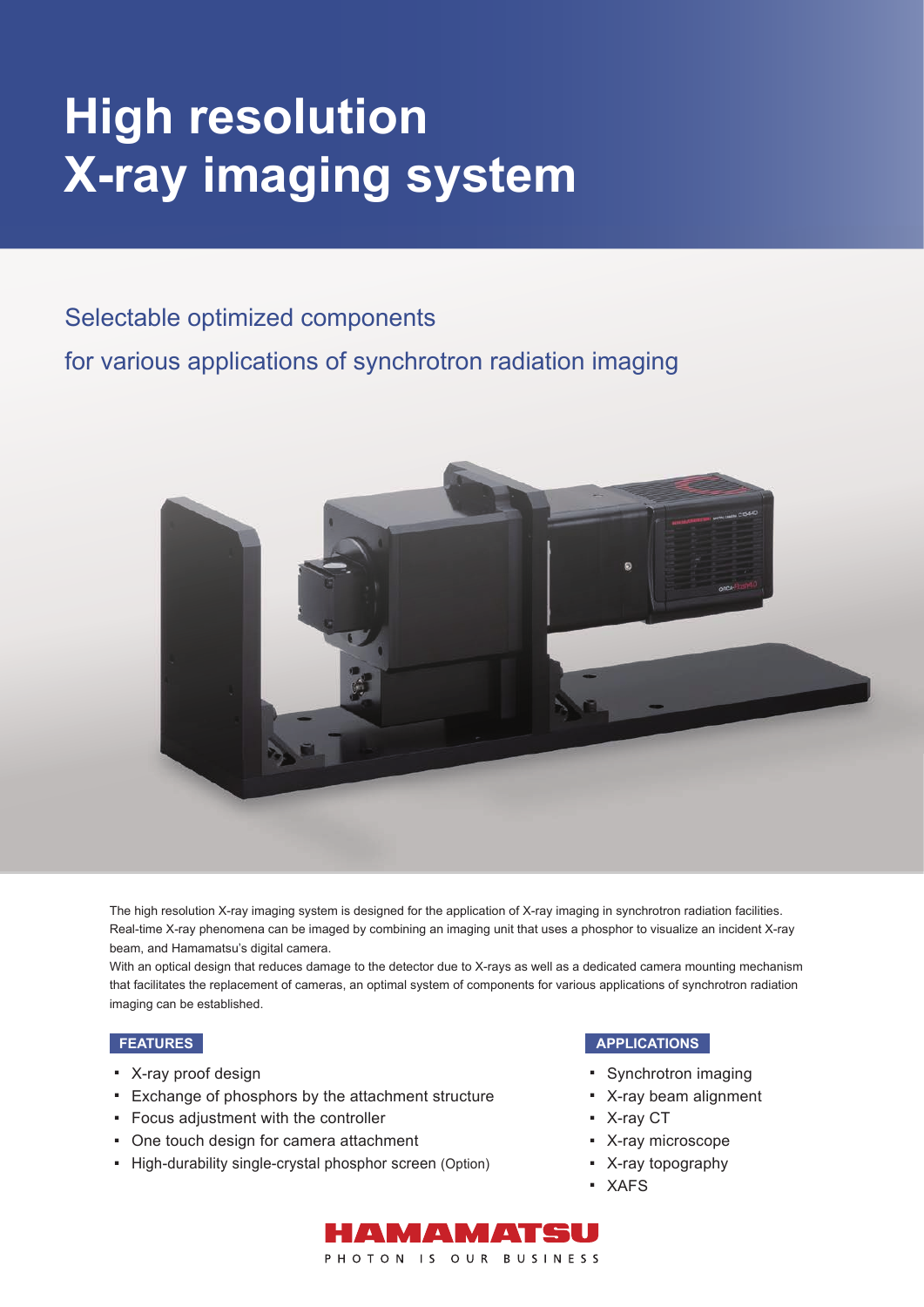## **Imaging unit selection**

There are two types of imaging units: a large area type that has both spatial resolution and effective field of view in a high level of balance, and a microscopic type that specializes in spatial resolution and is able to identify 1 μm line and space or less. An imaging unit can be selected in accordance with the desired resolution.

#### **Large area type**

For the large area type imaging unit, a lens attachment is used to attach a camera. (Please refer to page 6 for cameras and lens attachments.)



Correlation diagram of spatial resolution and effective field of view (reference data)

with visible light without a phosphor. Please refer to it as reference data. Please contact Hamamatsu for detailed measurement conditions.

#### **Microscopic type**

For the microscopic type imaging unit, a camera is attached by a C-mount or F-mount. Lens attachments are not used. (Please refer to page 6 for cameras.)



Correlation diagram of spatial resolution and effective field of view (reference data)

\* The spatial resolution and effective field of view in the above diagram are examples of actual values measured<br>with visible light without a phosphor. Please refer to it as reference data.<br>Please contact Hamamatsu for det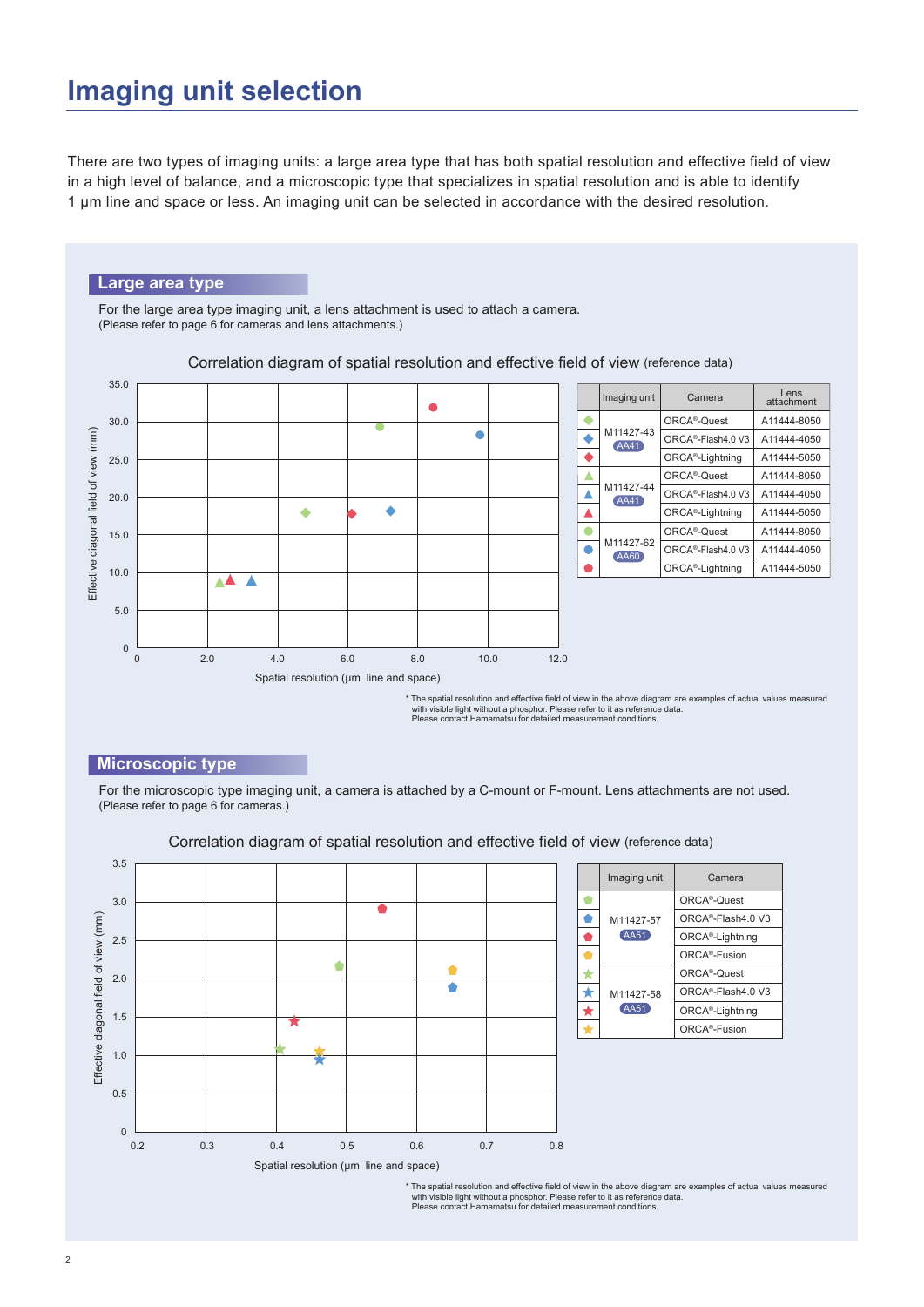### **Imaging unit Large area type**

- **● High resolution X-ray imaging system AA41 (50 mm) M11427-43**
- **● High resolution X-ray imaging system AA41 (24 mm) M11427-44**

By using the base material of phosphor also for the input window material, higher resolution and detection of X-rays with lower energy are achieved.



#### **Specifications CO Light path**

| Product number               | M11427-43       | M11427-44                                  |  |  |
|------------------------------|-----------------|--------------------------------------------|--|--|
| Input window material        |                 | Be (0.5 mm)                                |  |  |
| X-ray energy                 | 3 keV or higher |                                            |  |  |
| Phosphor effective diameter  |                 | $16 \text{ mm}$                            |  |  |
| Phosphor material            |                 | P43 (Gd <sub>2</sub> O <sub>2</sub> S: Tb) |  |  |
| Peak emission wavelength     | 540 nm          |                                            |  |  |
| Decay time                   | 1 ms            |                                            |  |  |
| Thickness of phosphor (typ.) | $10 \mu m$      |                                            |  |  |
| Base material of phosphor    | Be (0.5 mm)     |                                            |  |  |
| Spatial resolution *1        | $8 \mu m$       | $9 \mu m$                                  |  |  |
| 1st lens                     | 50 mm (F1.2)    | 24 mm (F1.4)                               |  |  |
|                              | 50 mm (F1.2)    |                                            |  |  |
| 2nd lens $*2$                | 75 mm (F2.8)    |                                            |  |  |
| <b>ND</b> filter             |                 |                                            |  |  |

\*1 Reference value with ORCA®-Flash4.0 V3. It varies depending on the system configuration.

\*2 To be selected by lens attachment. (See page 6)



\* For the components of the imaging optical system, browning may be caused due to X-ray irradiation, resulting in a decrease in transmittance.

#### **● High resolution X-ray imaging system AA60 M11427-62**

The effective diameter of the 35 mm phosphor is suitable for wide-field imaging.

By selecting the optical system, an area larger than the effective area of the camera can be imaged.



#### **Specifications Light path**

| Product number               | M11427-62                                  |
|------------------------------|--------------------------------------------|
| Input window material        | Amorphous carbon (0.5 mm)                  |
| X-ray energy                 | 6 keV or higher                            |
| Phosphor effective diameter  | $35 \text{ mm}$                            |
| Phosphor material            | P43 (Gd <sub>2</sub> O <sub>2</sub> S: Tb) |
| Peak emission wavelength     | 540 nm                                     |
| Decay time                   | 1 ms                                       |
| Thickness of phosphor (typ.) | $10 \mu m$                                 |
| Base material of phosphor    | quartz (5 mm)                              |
| Spatial resolution *1        | 10 µm or higher                            |
| 1st lens                     | 75 mm (F2.8)                               |
| 2nd lens $*2$                | 50 mm (F1.2)                               |
|                              | 75 mm (F2.8)                               |
| <b>ND</b> filter             | ND-10 / ND-1                               |

\*1 Reference value with ORCA®-Flash4.0 V3. It varies depending on the system configuration.

\*2 To be selected by lens attachment. (See page 6)



\* For the components of the imaging optical system, browning may be caused due to X-ray irradiation, resulting in a decrease in transmittance.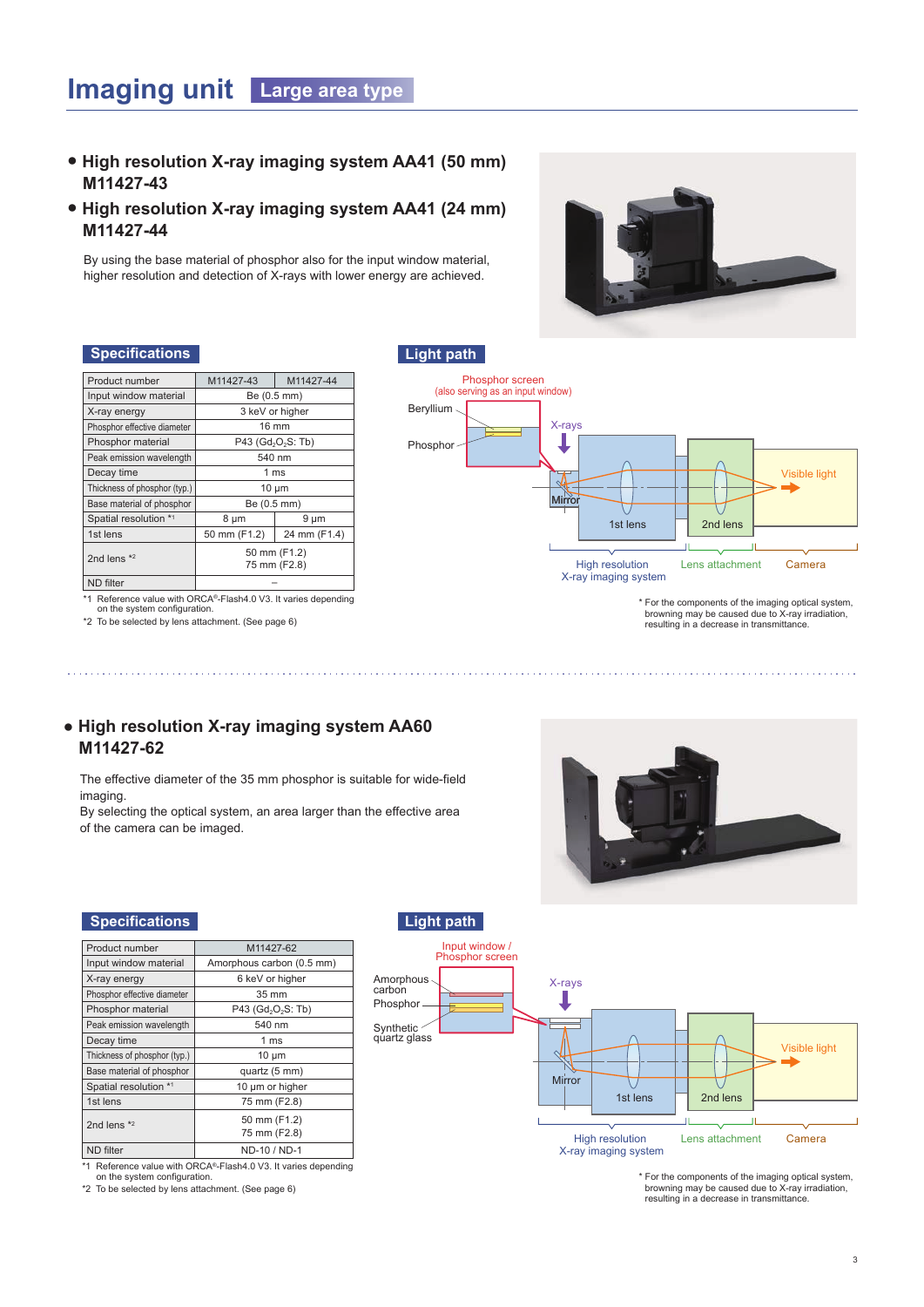#### **● High resolution X-ray imaging system AA51 M11427-57B, -57S, -58B, -58S**

High-resolution images can be acquired by forming an image on the camera through a high NA objective lens and an infinity-corrected optical system. The phosphor screen can be selected separately from among the options.

In addition, the cable connection position can be selected from two patterns, side panel and back panel, depending on the space for installation.

- M11427-57B, -58B: Back panel
- M11427-57S, -58S: Side panel

#### **Specifications**



\*1 Reference value with ORCA®-Flash4.0 V3. It varies depending on the system configuration.



\* Phosphor screen is an option.

\* For the components of the imaging optical system, browning may be caused due to X-ray irradiation, resulting in a decrease in transmittance.

### **Options**

#### Phosphor specifications

Three types of phosphor screens are available: direct bonding type, glue bonding type, and free standing type. Among these, the direct bonding type has high X-ray durability and enables stable imaging even at high doses.

| Bonding method             | Product number | Phosphor material                                                                                          | Peak<br>emission<br>wavelength        | Decay time | Phosphor<br>thickness            | Phosphor<br>diameter | Phosphor<br>effective<br>diameter | <b>Base material</b><br>of phosphor | Space ring                             |
|----------------------------|----------------|------------------------------------------------------------------------------------------------------------|---------------------------------------|------------|----------------------------------|----------------------|-----------------------------------|-------------------------------------|----------------------------------------|
|                            | A15150-LU010DB |                                                                                                            |                                       |            | $10 \mu m$                       |                      |                                   |                                     |                                        |
|                            | A15150-LU050DB | LuAG <sup>*1</sup><br>$(Lu_3Al_5O_{12}:Ce+)$                                                               | 535 nm                                | 70 ns      | $50 \mu m$                       |                      |                                   |                                     |                                        |
| Direct bonding             | A15150-LU100DB |                                                                                                            |                                       |            | $100 \mu m$                      |                      |                                   |                                     |                                        |
|                            | A15150-GA010DB |                                                                                                            |                                       |            | $10 \mu m$                       |                      | $10 \text{ mm}$                   |                                     |                                        |
| $\vert$ See page 5 $\vert$ | A15150-GA050DB | $(Gd_3Al_2Ga_3O_{12}:Ce+$                                                                                  | GAGG <sup>*1</sup><br>92 ns<br>520 nm |            | $50 \mu m$                       |                      |                                   |                                     |                                        |
|                            | A15150-GA100DB |                                                                                                            |                                       |            | $100 \mu m$                      | $15 \text{ mm}$      |                                   | Amorphous carbon                    | <b>Black plastic</b>                   |
|                            | A15150-LU010GB | $10 \mu m$<br>LuAG <sup>*1</sup><br>$50 \mu m$<br>70 ns<br>535 nm<br>$(Lu_3Al_5O_{12}:Ce+)$<br>$100 \mu m$ |                                       |            | Diameter 20 mm<br>Thickness 1 mm | Outer diameter 20 mm |                                   |                                     |                                        |
|                            | A15150-LU050GB |                                                                                                            |                                       |            |                                  |                      |                                   |                                     | Inner diameter 16 mm<br>Thickness 2 mm |
| Glue bonding               | A15150-LU100GB |                                                                                                            |                                       |            |                                  |                      |                                   |                                     |                                        |
|                            | A15150-GA010GB |                                                                                                            | 520 nm                                | 92 ns      | $10 \mu m$                       |                      |                                   |                                     |                                        |
|                            | A15150-GA050GB | GAGG <sup>*1</sup><br>$(Gd_3Al_2Ga_3O_{12}:Ce+$                                                            |                                       |            | $50 \mu m$                       |                      |                                   |                                     |                                        |
|                            | A15150-GA100GB |                                                                                                            |                                       |            | $100 \mu m$                      |                      |                                   |                                     |                                        |
| Free standing              | A15141-LU      | LuAG <sup>*1</sup><br>$(Lu_3Al_5O_{12}:Ce+)$                                                               | 535 nm                                | 70 ns      |                                  |                      | 16 mm                             |                                     |                                        |
|                            | A15141-GA      | GAGG <sup>*1</sup><br>$(Gd_3Al_2Ga_3O_{12}:Ce+$                                                            | 520 nm                                | 92 ns      | $1000 \mu m$                     | 20 mm                |                                   |                                     |                                        |

\*1 For LuAG and GAGG, a streak and white spots may occur. These are due to the characteristics of the single-crystal phosphor and are not a defect.

#### Optical components

| Product number | Product name                    | <b>Note</b>                            |
|----------------|---------------------------------|----------------------------------------|
| A15614-01      | Objective lens 10x for AA51     | Additional lens for M11427-58S or -58B |
| A15614-02      | Objective lens 20x for AA51     | Additional lens for M11427-57S or -57B |
| A15614-03      | F-mount camera adapter for AA51 | For F-mount camera                     |

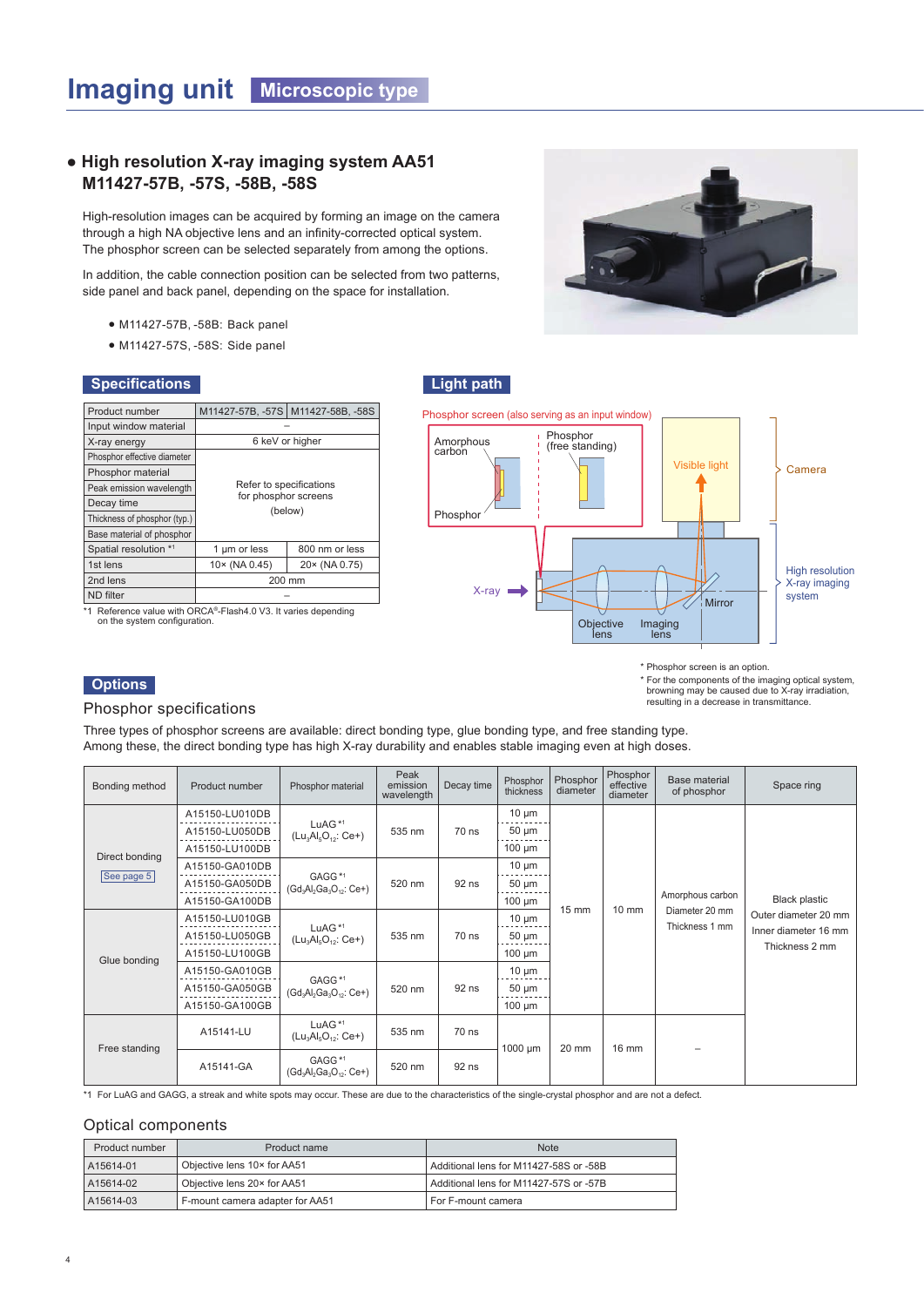### **Direct phosphor**

### **bonding High-durability single-crystal phosphor screen revolutionizes conventional imaging**

The direct bonding type phosphor screen that can be selected as an option is a single-crystal phosphor screen with extremely high X-ray durability.

It suppresses the destruction of a phosphor screen by X-rays and realizes stable imaging and measurement for a long period of time.



High-durability single-crystal phosphor screen (Direct bonding type)

### **X-ray durability evaluation 1 Synchrotron radiation white X-ray**

**Conventional phosphor (Glue bonding type)**



**crystal phosphor screen (Direct bonding type)**

**High-durability single-**





Destruction taking place **No changes**

No destruction occurs even if synchrotron radiation white X-ray is incident for a long time.

#### **Measurement conditions**

| Beam line        | SPring-8 BL28B2                                                                                                                                    |
|------------------|----------------------------------------------------------------------------------------------------------------------------------------------------|
| X-ray energy     | White                                                                                                                                              |
| Attenuator       | Air (9 m), Aluminum (0.034 mm)<br>Be window (1 mm thick on the beam line side $+0.5$ mm thick on the detector side)                                |
| Beam size        | $3\times3$ mm <sup>2</sup>                                                                                                                         |
| Detector         | Glue bonding type: AA40 ( $f = 50$ mm) + ORCA®-Flash2.8 ( $f = 35$ mm)<br>Direct bonding type: AA40 ( $f = 50$ mm) + ORCA®-Flash4.0 ( $f = 50$ mm) |
| Pixel resolution | Glue bonding type: 5.1 µm / pixel, Direct bonding type: 6.5 µm / pixel                                                                             |
| Scintillator     | LuAG (Thickness: Glue bonding type about 20 µm, Direct bonding type about 20 µm) *                                                                 |
|                  |                                                                                                                                                    |

\* AA40 is used for durability evaluation. The single-crystal phosphor screen is not recommended for use with AA40.

#### **Data courtesy**

JASRI (Japan Synchrotron Radiation Research Institute) Industrial application Division Dr. Kentaro KAJIWARA

\* The measurement condition and data are at the time of evaluation and may not apply to all cases. Please consider as a reference case.

### **X-ray durability evaluation Flux density 4.7 ×1013 photons/s/mm2 2**

**Conventional phosphor (Glue bonding type)**





**crystal phosphor screen (Direct bonding type)**

**High-durability single-**



later (119 min.)



No destruction occurs even if X-rays with high flux density are incident over a long time about 20 times.

#### **Measurement conditions**

| Beam line        | SPring-8 BL47XU                                                             |
|------------------|-----------------------------------------------------------------------------|
| X-ray energy     | 8 keV                                                                       |
| Attenuator       | None                                                                        |
| Flux density     | 4.7×10 <sup>13</sup> photons/s/mm <sup>2</sup>                              |
| Beam size        | $350 \times 350 \text{ }\mu\text{m}^2$                                      |
| Detector         | AA50 (objective lens10×/NA 0.3) + C13949-50U                                |
| Pixel resolution | $0.21 \mu m/p$ ixel                                                         |
| Scintillator     | LuAG<br>(Thickness: Glue bonding type 22.3 µm, Direct bonding type 21.4 µm) |

#### **Data courtesy**

JASRI (Japan Synchrotron Radiation Research Institute)

Dr. Kentaro UESUGI

\* The measurement condition and data are at the time of evaluation and may not apply to all cases. Please consider as a reference case.

Destruction taking place **No changes** 

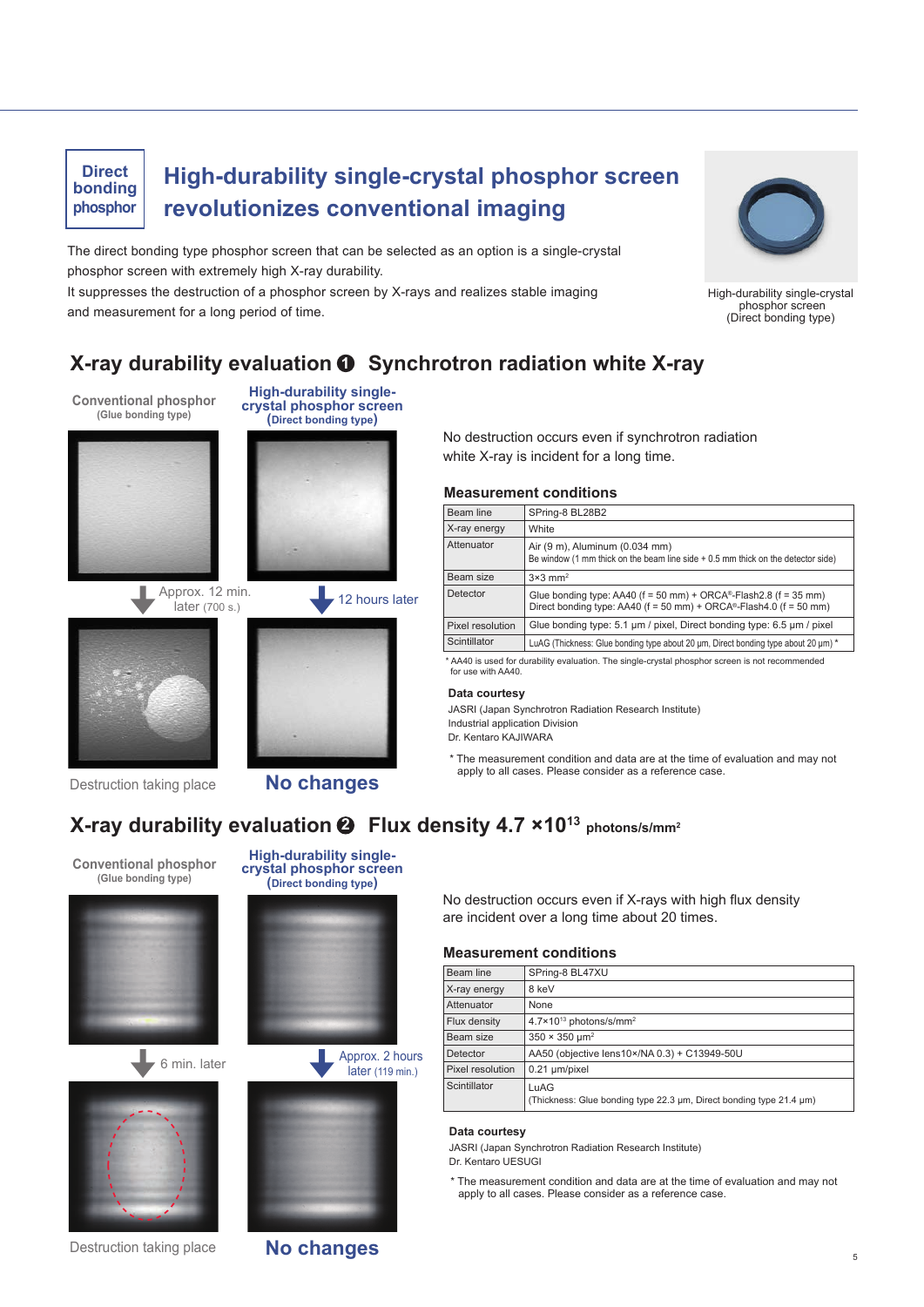### **Camera specifications**

Cameras to be combined can be selected from 5 models of Hamamatsu's scientific cameras in accordance with readout speed and readout noise.

For specifications and details other than those in the table below, please contact your Hamamatsu representative or distributor.

| Camera                                                     | ORCA <sup>®</sup> -Quest<br>qCMOS <sup>®</sup> camera | ORCA®-Fusion BT<br>Digital CMOS<br>camera |                    |      | ORCA <sup>®</sup> -Fusion<br>Digital CMOS<br>camera |      | ORCA®-Flash4.0 V3<br>Digital CMOS<br>camera |     | ORCA <sup>®</sup> -Lightning<br>Digital CMOS camera |        |
|------------------------------------------------------------|-------------------------------------------------------|-------------------------------------------|--------------------|------|-----------------------------------------------------|------|---------------------------------------------|-----|-----------------------------------------------------|--------|
| Product number                                             | C15550-20UP                                           |                                           | C15440-20UP        |      | C14440-20UP                                         |      | C13440-20CU                                 |     | C14120-20P                                          |        |
| Effective number of pixels (H×V)                           | $4096 \times 2304$                                    |                                           | $2304 \times 2304$ |      | $2304 \times 2304$                                  |      | $2048 \times 2048$                          |     | $4608 \times 2592$                                  |        |
| Pixel size<br>$\lceil \mu m(H) \times \mu m(V) \rceil$     | $4.6 \times 4.6$                                      |                                           | $6.5 \times 6.5$   |      | $6.5 \times 6.5$                                    |      | $6.5 \times 6.5$                            |     | $5.5 \times 5.5$                                    |        |
| Effective area<br>$\lceil \mu m(H) \times \mu m(V) \rceil$ | $18.841 \times 10.598$                                |                                           | 14.976 × 14.976    |      | 14.976 × 14.976                                     |      | $13.312 \times 13.312$                      |     | $25.344 \times 14.256$                              |        |
| Full well capacity                                         | 7000                                                  |                                           | 15 000             |      | 15 000                                              |      | 30 000                                      |     | Standard Full Well Capacity mode                    | 1000   |
| (electrons, typ.) $*1$                                     |                                                       |                                           |                    |      |                                                     |      |                                             |     | High Full Well Capacity mode                        | 38 000 |
|                                                            | Standard scan                                         | 120                                       | Fast scan          | 89.1 | Fast scan                                           | 89.1 | Standard scan                               | 100 | Standard Full Well Capacity mode                    | 121    |
| Readout speed<br>(frames/s, typ.) $*1$                     | Ultra quiet scan                                      | 5                                         | Standard scan      | 23.2 | Standard scan                                       | 23.2 | Slow scan                                   | 30  | High Full Well Capacity mode                        | 30     |
|                                                            | 5.42<br>Ultra quiet scan<br>Ultra quiet scan<br>5.42  |                                           |                    |      |                                                     |      |                                             |     |                                                     |        |
|                                                            | Standard scan                                         | 0.43                                      | Fast scan          | 1.6  | Fast scan                                           | 1.4  | Standard scan                               | 1.6 | Standard Full Well Capacity mode                    | 2.0    |
| Readout noise<br>(electrons, rms, typ.) *1                 | Ultra quiet scan                                      | 0.27                                      | Standard scan      | 1.0  | Standard scan                                       | 1.0  | Slow scan                                   | 1.4 | High Full Well Capacity mode                        | 2.7    |
|                                                            |                                                       |                                           | Ultra quiet scan   | 0.7  | Ultra quiet scan                                    | 0.7  |                                             |     |                                                     |        |

\*1 It varies depending on the conditions. Please contact Hamamatsu for details.

### **Lens attachment**

#### **Large area type**

When using a large area type imaging unit, select a lens attachment compatible with the camera.

#### **M11427-43**

| l Camera                                                  | Lens attachment | Second lens<br>focal distance (mm) | Imaging magnification<br>(calculated amount) |
|-----------------------------------------------------------|-----------------|------------------------------------|----------------------------------------------|
| ORCA <sup>®</sup> -Quest                                  | A11444-8050     | 50                                 | 1.0                                          |
| ORCA <sup>®</sup> -Fusion BT<br>ORCA <sup>®</sup> -Fusion | A11444-775      | 75                                 | 1.5                                          |
| ORCA <sup>®</sup> -Flash4.0 V3                            | A11444-4050     | 50                                 | 1.0                                          |
| ORCA <sup>®</sup> -Lightning                              | A11444-5050     | 50                                 | 1.0                                          |
|                                                           | A11444-575      | 75                                 | 1.5                                          |

#### **M11427-44**

| Camera                                                    | Lens attachment | Second lens<br>focal distance (mm) | Imaging magnification<br>(calculated amount) |
|-----------------------------------------------------------|-----------------|------------------------------------|----------------------------------------------|
| ORCA <sup>®</sup> -Quest                                  | A11444-8050     | 50                                 | 2.08                                         |
| ORCA <sup>®</sup> -Fusion BT<br>ORCA <sup>®</sup> -Fusion | A11444-775      | 75                                 | 3.1                                          |
| ORCA <sup>®</sup> -Flash4.0 V3                            | A11444-4050     | 50                                 | 2.08                                         |
| ORCA <sup>®</sup> -Lightning                              | A11444-5050     | 50                                 | 2.08                                         |
|                                                           | A11444-575      | 75                                 | 3.1                                          |

#### **M11427-62**

| Camera                                                    | Lens attachment | Second lens<br>focal distance (mm) | Imaging magnification<br>(calculated amount) |
|-----------------------------------------------------------|-----------------|------------------------------------|----------------------------------------------|
| ORCA <sup>®</sup> -Quest                                  | A11444-8050     | 50                                 | 0.667                                        |
| ORCA <sup>®</sup> -Fusion BT<br>ORCA <sup>®</sup> -Fusion | A11444-775      | 75                                 | 1.0                                          |
| ORCA <sup>®</sup> -Flash4.0 V3                            | A11444-4050     | 50                                 | 0.667                                        |
| ORCA <sup>®</sup> -Lightning                              | A11444-5050     | 50                                 | 0.667                                        |
|                                                           | A11444-575      | 75                                 | 1 በ                                          |



Image after attachment: ORCA®-Flash4.0 V3 + Lens attachment (C13440-20CU)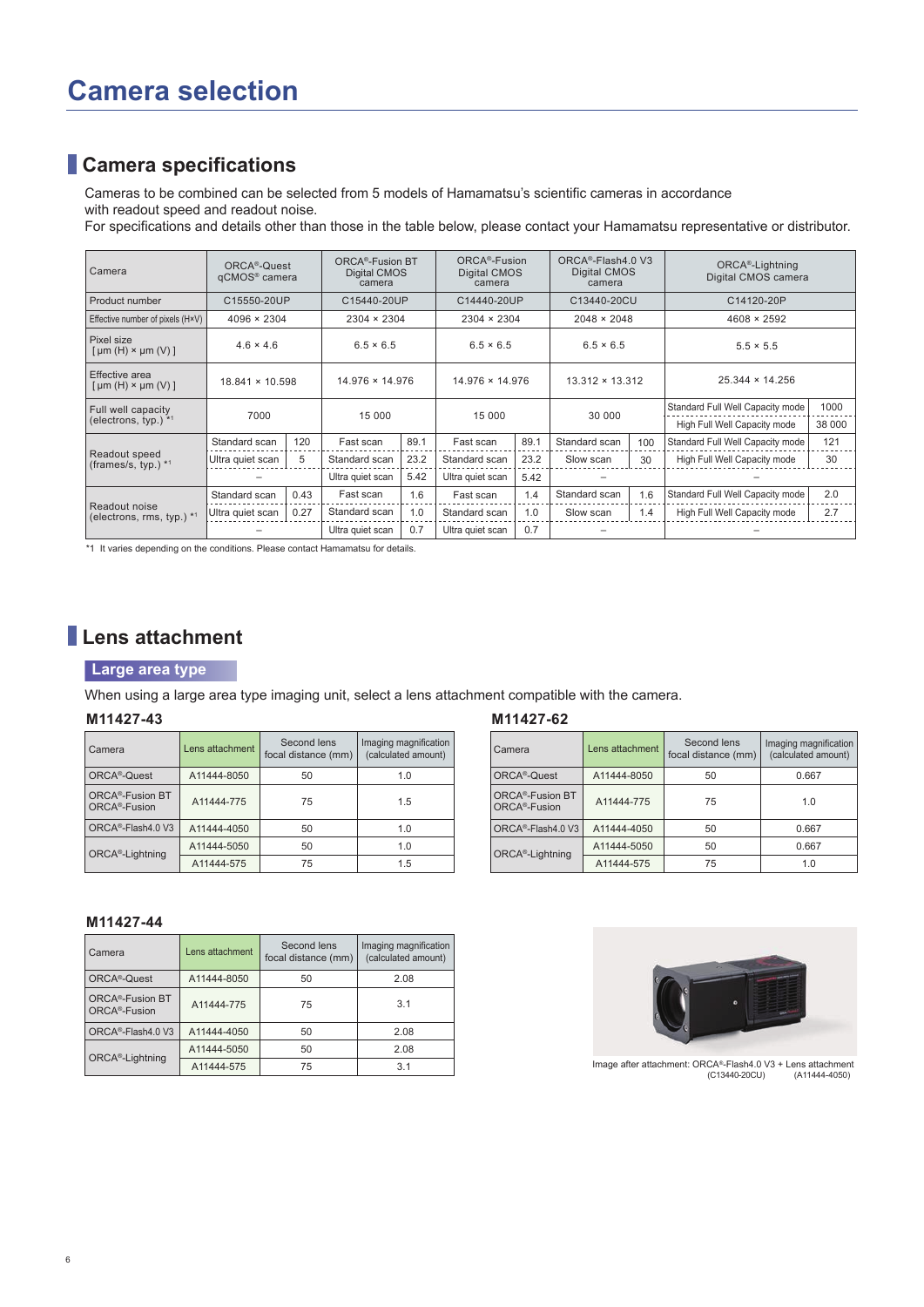# **Other specifications**

### **System configuration examples**

Frame grabber board and their cables are available with options depending on the camera used. For details, please contact your Hamamatsu representative or distributor.



### **Dimensional outlines (unit: mm)**

• High resolution X-ray imaging system AA41 (50 mm) M11427-43 (Approx. 7.2 kg)



• High resolution X-ray imaging system AA41 (24 mm) M11427-44 (Approx. 7.6 kg)



• High resolution X-ray imaging system AA60 M11427-62 (Approx. 6.5 kg)



• High resolution X-ray imaging system AA51 M11427-57B, -57S, -58B, -58S (Approx. 7.5 kg)